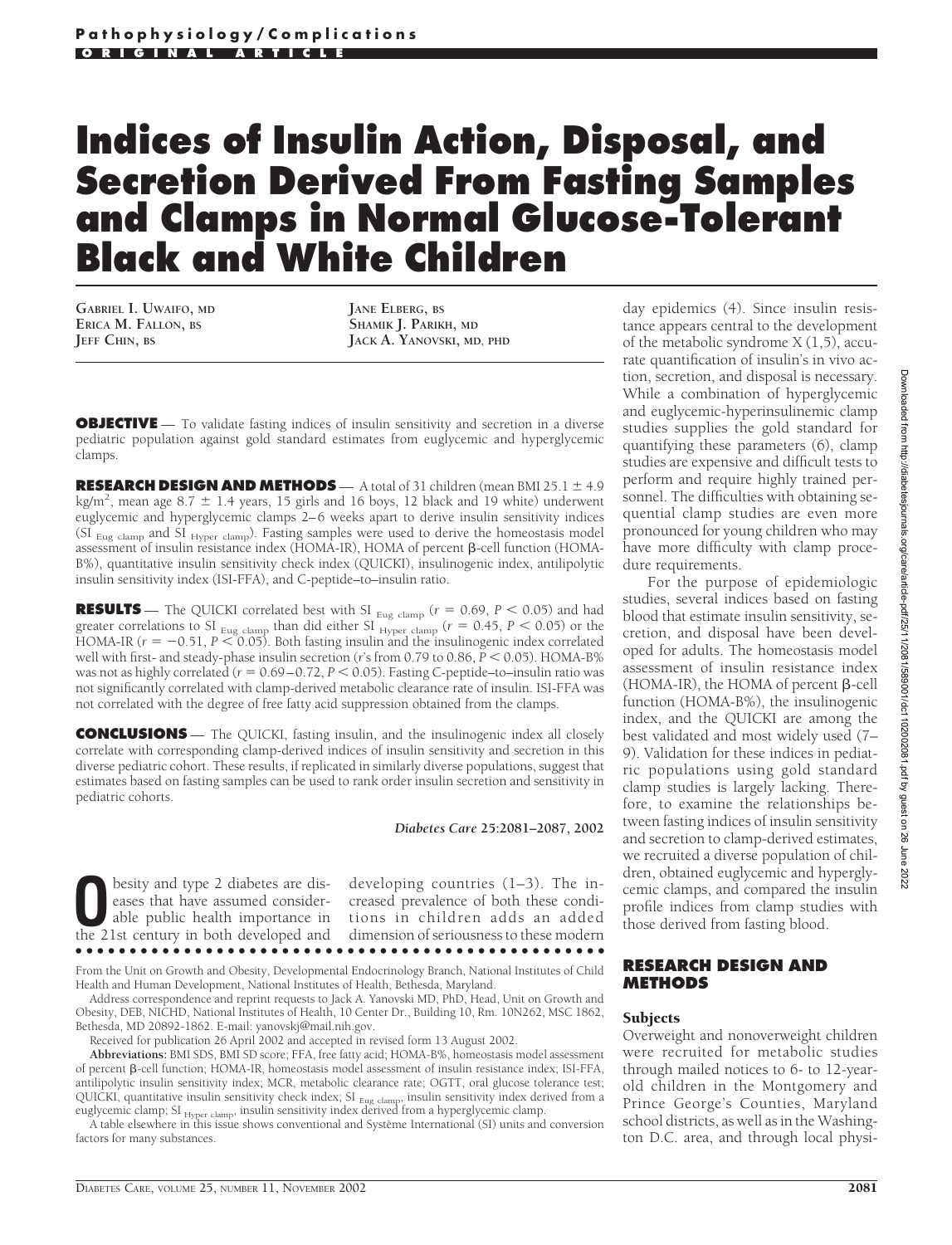cian referrals and advertisements in local newspapers. All subjects had normal history and physical examinations, as well as normal baseline blood chemistry, hepatic, and thyroid function. None of the subjects had any significant medical illness and none were taking medications known to impact insulin sensitivity. All of the nonobese children had two overweight parents, because such children are considered to have a condition, namely a predisposition to develop obesity, that can justify studying them with procedures that may constitute a minor increment over minimal risk. The clinical protocol was approved by the National Institute of Child Health and Human Development (NICHD) institutional review board. Informed consent and assent were obtained from parents and children.

### Clinical protocol

Subjects were studied at the Warren Grant Magnuson Clinical Center of the National Institutes of Health. Each subject had a full history and physical examination. BMI was calculated and BMI SD score (BMI SDS) was computed for each subject by using the formula BMI SDS (actual BMI  $-$  mean BMI for age, race, and sex)/BMI SD for age, race, and sex based on established standards and norms (10). Breast development was recorded according to Tanner stages, and testicular volumes were measured according to methods of Prader (11). Weight was measured to the nearest 0.1 kg using a calibrated digital scale (Scale-Tronix, Wheaton, IL). Height was measured in triplicate to the nearest 1 mm using a stadiometer calibrated before each set of measurements (Holtain Crymych, Wales, U.K.).

A hyperglycemic clamp study was subsequently performed, and 2–6 weeks later, subjects underwent a euglycemic clamp study. Hyperglycemic and euglycemic clamp studies were carried out using a modification of the methods described by DeFronzo et al. (6) with serial measures of insulin, glucose, Cpeptide and free fatty acids (FFAs) (12). Fasting glucose, insulin, C-peptide, and FFAs were obtained at the beginning of each of these studies in triplicates and the means were used for the derived indices.

The euglycemic clamp studies involved a continuous infusion of regular insulin (Humulin S; Eli Lily, Indianapolis, IN) at a rate greater than 40 mU  $\cdot$  m<sup>-2</sup>

body surface area  $\cdot$  min $^{-1}$  during the 180min duration of the test. This rate was chosen to achieve sustained plasma insulin levels above 1,500 pmol/l in order to completely suppress endogenous hepatic glucose output. Plasma glucose during the studies were maintained within the "normal" range of 5.3–5.8 mmol/l using a continuous infusion of variable amounts of 20% dextrose as previously described. (6). Infusion adjustments were made every 5 min and steady-state hyperinsulinemia (plasma insulin  $>1,500$  pmol/l) with coincident euglycemia (plasma glucose between 5.3 and 5.8 mmol/l) was achieved for all subjects in the study between the 120- to 180-min periods of the test, which was the designated steadystate period. The procedure for the hyperglycemic clamp studies has been published previously (12).

Plasma FFAs were measured during the clamps using an enzymatic colorimetric assay (Wako Laboratories, Richmond, VA). Plasma glucose was concurrently measured using a glucose analyzer (Yellow Springs Instrument, Yellow Springs, OH), calibrated to within 5% of multiple glucose standards (50, 100, 125, 150, 250, and 500 mg/dl) before each study and using a Hitachi 736-30 analyzer (Boehringer Mannheim, Indianapolis, IN). Plasma insulin was measured by the TOSOH two-site immunoenzymometric assay (Covance, Vienna, VA). The crossreactivity of the assay with proinsulin and C-peptide are both  $\leq 1\%$  while the mean inter- and intra-assay coefficients of variation are 5.8 and 3.6%, respectively. Serum C-peptide was assayed during the same time points of the studies using the analyte-specific reagents immunochemiluminometric assay (ICMA) method (Mayo Medical Laboratories, Rochester, MN).

All subjects also had an oral glucose tolerance test (OGTT) performed. This involved administration of 1.75 g/kg body wt of glucose (as a cola syrup called glucola) at the initiation of the test. The maximum dose administered was 75 g, and the samples for plasma glucose and insulin were obtained at baseline and 2 h later. The details of the methodology are as previously described (12). The definitions for normal, impaired fasting glucose, impaired glucose tolerance, and diabetes based on the OGTT were based on the established American Diabetes Association criteria (13).

## Derived indices from clamp studies

Whole-body glucose uptake from the hyperglycemic clamp studies was estimated as the metabolic rate (M), defined as the infusion rate of exogenous glucose administered, corrected for urinary glucose losses and the glucose space correction (6,14). As a measure of insulin sensitivity (SI <sub>Hyper clamp</sub>), the ratio of metabolic rate to steady-state insulin (M/I) was calculated (6,14). Whole-body glucose uptake from the euglycemic clamp studies was estimated as the metabolic rate (M), defined as the infusion rate of exogenous glucose administered, corrected for urinary glucose losses and the glucose space correction (6,14). The metabolic clearance rate (MCR) for insulin was computed as the insulin infusion rate divided by the increase in plasma insulin concentration above baseline (6). As a measure of insulin sensitivity (SI  $_{Eug \text{ clamp}}$ ), the ratio of metabolic rate to steady-state insulin (M/I) was calculated (6,14). The firstphase and steady-state insulin and Cpeptide levels were derived from the hyperglycemic clamp study as indices of  $p$ ancreatic  $\beta$ -cell secretory capacity  $(6,15)$ . The C-peptide–to–insulin molar ratios for the first-phase and steady-state phase of the hyperglycemic clamp study were derived as indices of dynamic hepatic insulin clearance, respectively (15,16). The degree of FFA suppression from baseline during the clamp studies was utilized as an index of insulin's sensitivity as an antilipolytic (17,18).

#### Derived indices from fasting blood samples

The HOMA-IR, QUICKI index, and fasting glucose–to–insulin ratios were derived as estimates of insulin sensitivity (7,8). HOMA-IR was computed using the following formula: (fasting insulin in  $\mu U$ / ml  $\times$  fasting glucose in mmol/l)/22.5, while QUICKI was computed as 1/(log fasting insulin in  $\mu$ U/ml + log glucose in mg/dl). In addition to the fasting Cpeptide and insulin levels, the insulinogenic index and the HOMA-B% were derived as indices of pancreatic  $\beta$ -cell function (7,9). The insulinogenic index was computed as the ratio of fasting insu- $\liminf \mu U/m$  and fasting glucose in mg/dl, while the HOMA-B% was computed as  $20 \times$  fasting insulin in mU/l/(fasting glucose in mmol $/1 - 3.5$ ). The fasting Cpeptide–to–insulin molar ratio was considered an index of hepatic insulin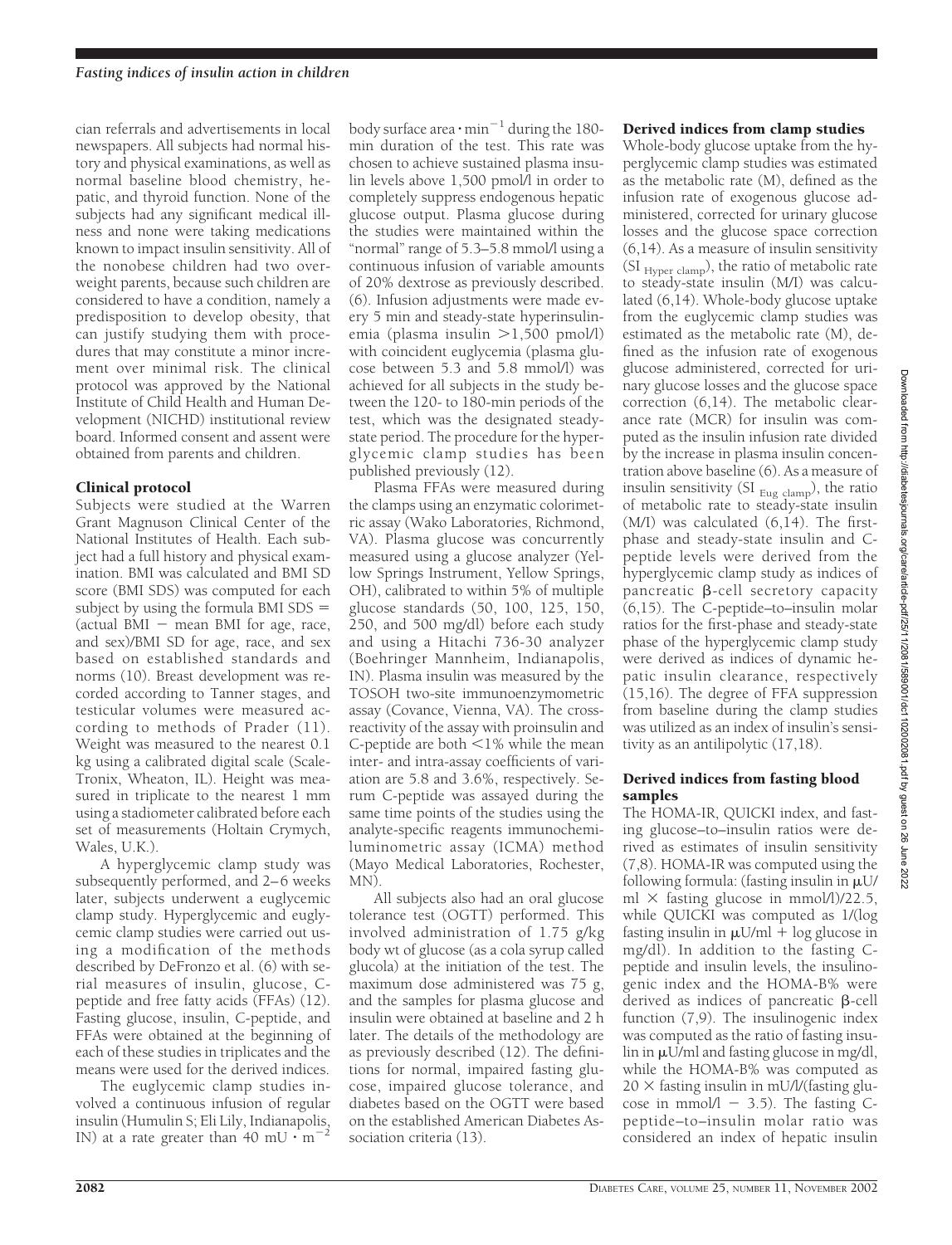## **Table 1—***Subject demographics*

| n                              | 1                                                      |  |  |
|--------------------------------|--------------------------------------------------------|--|--|
| Sex (F/M)                      | 15/16                                                  |  |  |
| Race (W/B)                     | 19/12                                                  |  |  |
| Girls' breast Tanner stage     | 9 Tanner 1, 5 Tanner 2, 1 Tanner<br>$3$ (range $1-3$ ) |  |  |
| Boys' Tanner pubic hair stage  | 14 Tanner 1, 2 Tanner 2 (range<br>$1 - 2)$             |  |  |
| Girls' Tanner pubic hair stage | 9 Tanner 1, 4 Tanner 2, 2 Tanner<br>$3$ (range $1-3$ ) |  |  |
| Boys' testicular volume        | $2.0 \pm 0.8$ (1-4)                                    |  |  |
| Age (years)                    | $8.7 \pm 1.4$ (6.2–11.3)                               |  |  |
| Weight (kg)                    | $48.5 \pm 14.5 (26.5 - 73.9)$                          |  |  |
| BMI (kg/m <sup>2</sup> )       | $25.1 \pm 4.9$ (17.5–35.0)                             |  |  |
| <b>BMI SDS</b>                 | $+3.3 \pm +2.4 (+0.3$ to $+9.8$ )                      |  |  |
| Waist circumference (cm)       | $73.8 \pm 10.5(54.2 - 90.8)$                           |  |  |
| Hip circumference (cm)         | $84.8 \pm 11.7(64 - 105)$                              |  |  |

Data are *n* or means  $\pm$  SD (range).

clearance. Estimates of insulin's antilipolytic effect based on fasting insulin and FFA levels were obtained using the nomogram reported by Belfiore et al. (19,20).

#### Statistical analysis

The derived data were analyzed using JMP IN version 3.2.1 software for Windows (1989–1997; SAS Institute, Cary, NC) and StatView version 5.0.1 for Windows (1992–1998; SAS Institute). Standard tests of data symmetry using skewness and kurtosis were performed on all data, and normality was tested using the Shapiro-Wilkes test. Nonnormal data were transformed by common log or other transformation procedures to achieve data symmetry and normality before use of parametric tests. Data that could not be normalized by transformation procedures were analyzed using equivalent nonparametric tests. Unless otherwise indicated, data are reported as mean  $\pm$  SD. Correlations between parameters were evaluated using Spearman correlation coefficients. Comparisons between groups of data were done using unpaired Student's *t* tests, ANOVA, or ANCOVA.  $P < 0.05$  was considered significant for all the data analyses.

**RESULTS** — A total of 31 children (12 black and 19 white) were studied (Table 1). Of the study subjects, 81% were obese, having a BMI percentile  $\geq 95$ th percentile for age, sex, and race (4).

All the children had normal OGTTs. There were no children with diabetes, impaired fasting glucose, or impaired glu-

cose tolerance. The mean fasting glucose and insulin levels are as shown in Table 2 while the corresponding mean 2-h glucose and insulin values are  $5.98 \pm 0.87$ mmol/l and  $536.2 \pm 578.5$  pmol/l.

The mean fasting data obtained at the baseline for each of the two clamp studies (based on triplicates) were found to be concordant based on correlation coefficients (all  $> 0.85$  with *P* values all  $< 0.01$ ) and Bland-Altman concordance plots (data not shown). The means of these fasting data are presented in Table 2. No subject had impaired fasting glucose. The mean HOMA-IR was at the upper limit of adult-established norms, while the QUICKI index was comparable to norms established for nonobese adults (7,8). The mean ISI-FFA was below the adult established norms for nonobese subjects, which is consistent with the fact that this



Figure 1—*Correlation plot of fasting insulin sensitivity indices and BMI SDS.* A: *Correlation between QUICKI and BMI SDS*. B: *Correlation between HOMA-IR and BMI SDS.*

was a predominantly obese cohort of children (20). Both QUICKI and HOMA-IR were significantly related to the BMI SDS (Fig. 1).

Table 3 shows the mean insulin sensitivity, secretion, and clearance parameters derived from the clamp studies and demonstrates the wide range of values observed. Spearman correlation coefficients between the fasting and clamp estimates (Table 4 and Fig. 2) demonstrate that the best fasting indices of pancreatic  $\beta$ -cell

**Table 2—***Fasting indices of insulin secretory capacity, sensitivity, and hepatic insulin clearance*

|                                                  | Mean $\pm$ SD     | Range           |
|--------------------------------------------------|-------------------|-----------------|
| Fasting glucose (mmol/l)                         | $4.86 \pm 0.60$   | $2.90 - 5.70$   |
| Fasting insulin (pmol/l)                         | $82.50 \pm 63.10$ | 13.6-253.30     |
| Fasting C-peptide (nmol/l)                       | $0.70 \pm 0.36$   | $0.29 - 1.70$   |
| Insulinogenic index                              | $0.13 \pm 0.09$   | $0.02 - 0.40$   |
| HOMA-B%                                          | $183 \pm 120$     | $24 - 523$      |
| Glucose/insulin ratio (in<br>conventional units) | $12.30 \pm 9.30$  | $2.50 - 47.90$  |
| HOMA-IR                                          | $2.50 \pm 2.00$   | $0.4 - 7.6$     |
| <b>OUICKI</b>                                    | $0.354 \pm 0.042$ | $0.288 - 0.463$ |
| ISI FFA                                          | $0.64 \pm 0.31$   | $0.20 - 1.36$   |
| C-peptide/insulin molar ratio                    | $10.80 \pm 5.40$  | $4.0 - 31.2$    |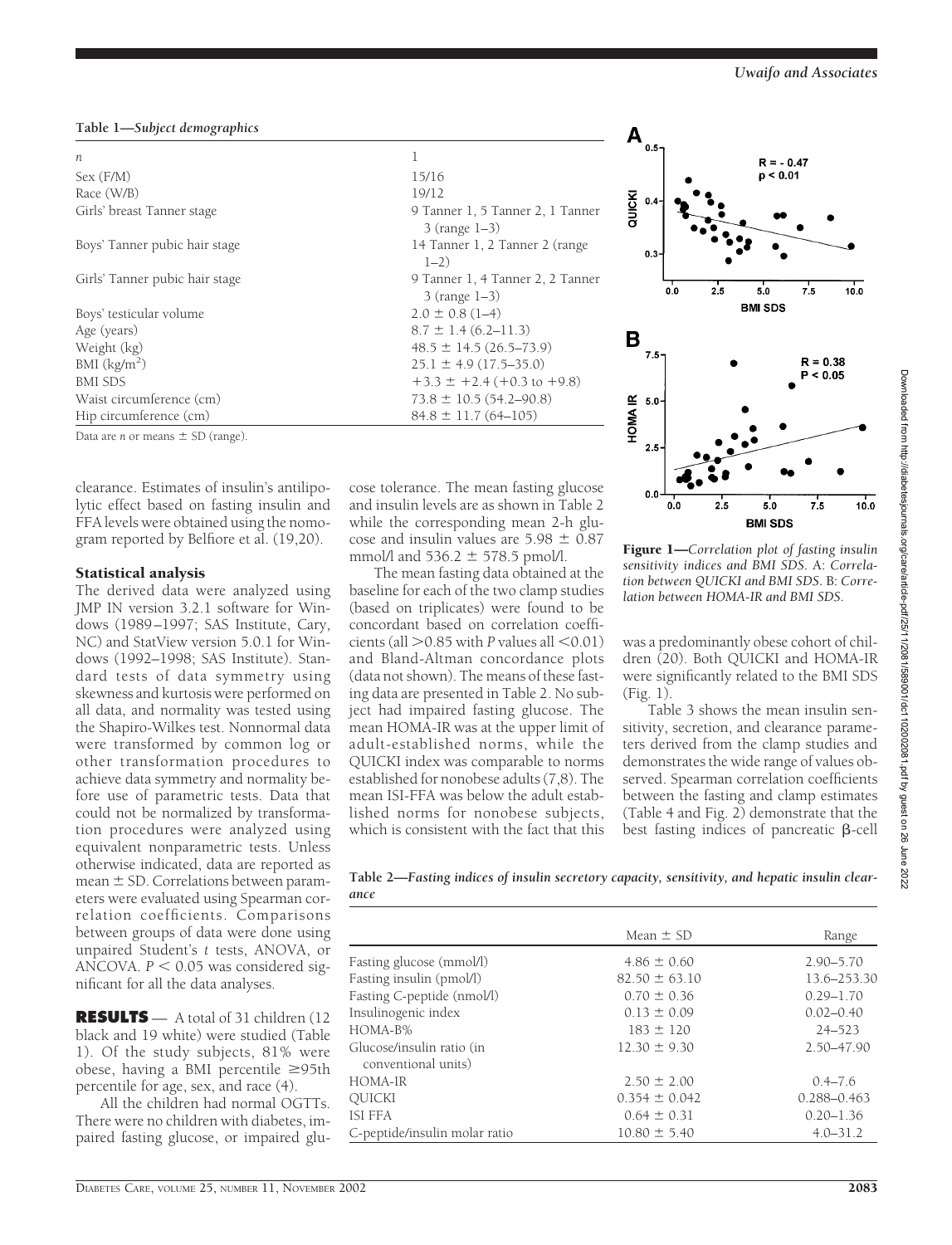Table 3—*Clamp-derived measures of insulin sensitivity and B-cell secretory capacity and clearance*

|                                                                                                       | Hyperglycemic clamp Euglycemic clamp |                   |
|-------------------------------------------------------------------------------------------------------|--------------------------------------|-------------------|
|                                                                                                       |                                      |                   |
| $M(mg \cdot kg^{-1} \cdot min^{1})$                                                                   | $14.1 \pm 6.5$                       | $14.7 \pm 8.2$    |
| $\mathrm{SI}_{\mathrm{Clamp}}$ (mg $\cdot$ kg <sup>-1</sup> $\cdot$ min <sup>-1</sup> per $\mu$ U/ml) | $16.7 \pm 14.3$                      | $3.5 \pm 3.5$     |
| First-phase insulin (pmol/l)                                                                          | $648.6 \pm 658.7$                    |                   |
| Steady-phase insulin (pmol/l)                                                                         | $974.4 \pm 663.7$                    |                   |
| First-phase C-peptide (nmol/l)                                                                        | $2.2 \pm 1.2$                        |                   |
| Steady-phase C-peptide (nmol/l)                                                                       | $3.7 \pm 1.2$                        |                   |
| MCR of insulin $(mg \cdot kg^{-1} \cdot min^{-1}$ per $\mu U/ml$ )                                    |                                      | $0.106 \pm 0.033$ |
| First-phase C-peptide/insulin molar ratio                                                             | $4.8 \pm 2.0$                        |                   |
| Steady-phase C-peptide/insulin molar ratio                                                            | $4.8 \pm 1.8$                        |                   |
| Total % FFA suppression                                                                               |                                      | $77.6 \pm 16.0$   |
| First-phase FFA suppression                                                                           | $4.9 \pm 23.1$                       |                   |
| Steady-phase % FFA suppression                                                                        | $54.7 \pm 18.0$                      |                   |

Data are means  $\pm$  SD.

secretory capacity were the fasting insulin and insulinogenic index, rather than the HOMA-B%. The correlation coefficient between SI  $_{\text{Eug clamp}}$  and the QUICKI ( $r =$ 0.69) was greater than that between  $\frac{SI}{Eug}$  clamp and SI <sub>Hyper clamp</sub> ( $r = 0.45$ ,  $P < 0.05$ ) or between SI  $_{\text{Eug}$  clamp and HOMA-IR  $(r = -0.51, P \leq 0.05)$ . The fasting measures of insulin's lipidmodulating effect, however, were not significantly correlated with the degree of FFA suppression during the clamp studies. The fasting C-peptide–to–insulin ratio (an index of hepatic insulin clearance) was not significantly correlated with either the MCR of insulin (from the euglycemic clamp) or the steady-phase C-peptide–to–insulin ratio (from the hyperglycemic clamp), although it was correlated with the first-phase C-peptide– to–insulin ratio (from the hyperglycemic clamp).

**CONCLUSIONS** — We found in a diverse cohort of children  $(n = 31)$  aged 6.2–11.3 years that fasting indices of insulin sensitivity correlated well with estimates obtained from the gold standard method, the euglycemic-hyperinsulinemic clamp. In addition, the fasting insulin and insulinogenic indices were found to correlate well with the gold standard method for estimating pancreatic  $\beta$ -cell secretion, the hyperglycemic clamp. Although the hyperglycemic clamp is being increasingly used to estimate insulin sensitivity, it is crucial to note that this has significant limitations and potential caveats (14,21) and that the euglycemic clamp remains the most robust method for

quantifying glycemic insulin sensitivity (14,21). Fasting estimates of insulin's ability to modulate FFAs did not, however, correlate with the degree of FFA suppression from either clamp study. The fasting C-peptide–to–insulin molar ratio

did not correlate with the MCR from the euglycemic clamp or with the steadyphase C-peptide–to–insulin ratio, but it did correlate with the first-phase Cpeptide–to–insulin ratio, suggesting that this index may possibly be a useful surrogate of hepatic insulin clearance but not of total insulin clearance.

Although they clearly yield the most robust measures of insulin sensitivity, pancreatic  $\beta$ -cell secretion, and total insulin clearance (6), the combined clamp studies are difficult to perform, require sophisticated equipment and highly trained staff, and carry the potential risks of hypoglycemia if intravenous access is lost during the hyperinsulinemic clamp.

Since its initial description (7), the HOMA-IR has been validated in diverse adult populations (22–28). There are, however, few data on its utility in pediatric populations (29) and, to our knowledge, no pediatric information on its validation against clamps. Our cohort showed a significant correlation between the HOMA-IR and the SI estimates from

**Table 4—***Correlation of fasting to clamp-derived indices of insulin secretion, sensitivity, and clearance.*

|                                                           | Spearman          |                  |
|-----------------------------------------------------------|-------------------|------------------|
|                                                           | coefficient $(r)$ | $\boldsymbol{P}$ |
| Indices of pancreatic $\beta$ -cell secretion             |                   |                  |
| Fasting insulin: first-phase insulin                      | 0.85              | < 0.05           |
| Fasting insulin: steady-phase insulin                     | 0.79              | < 0.05           |
| Fasting C-peptide: first-phase insulin                    | 0.59              | < 0.05           |
| Fasting C-peptide: steady-phase insulin                   | 0.72              | < 0.05           |
| Fasting C-peptide: first-phase C-peptide                  | 0.59              | < 0.05           |
| Fasting C-peptide: steady-phase C-peptide                 | 0.70              | < 0.05           |
| Insulinogenic index: first-phase insulin                  | 0.86              | < 0.05           |
| Insulinogenic index: steady-phase insulin                 | 0.80              | < 0.05           |
| HOMA-B%: first-phase insulin                              | 0.69              | < 0.05           |
| HOMA-B%: steady-phase insulin                             | 0.72              | < 0.05           |
| Indices of glycemic insulin sensitivity and resistance    |                   |                  |
| HOMA-IR: $\mathrm{SI}_\mathrm{Eug\ clamp}$                | $-0.51$           | < 0.05           |
| HOMA-IR: SI <sub>Hyper clamp</sub>                        | $-0.56$           | < 0.05           |
| Quicki: SI <sub>Eug clamp</sub>                           | 0.69              | < 0.05           |
| Quicki: SI <sub>Hyper clamp</sub>                         | 0.67              | < 0.05           |
| Glucose/insulin: SI <sub>Eug clamp</sub>                  | 0.37              | < 0.05           |
| Glucose/insulin: SI <sub>Hyper clamp</sub>                | 0.42              | < 0.05           |
| Indices of insulin sensitivity as an antilipolytic        |                   |                  |
| ISI FFA: % FFA suppression (first phase)                  | 0.008             | 0.16             |
| ISI FFA: % FFA suppression (steady phase)                 | $-0.04$           | 0.14             |
| ISI FFA: % total FFA suppression (euglycemic clamp)       | 0.22              | 0.09             |
| Indices of insulin clearance                              |                   |                  |
| Fasting C-peptide/insulin: MCR insulin                    | 0.09              | 0.80             |
| Fasting C-peptide/insulin: first-phase C-peptide/insulin  | 0.52              | < 0.05           |
| Fasting C-peptide/insulin: steady-phase C-peptide/insulin | 0.30              | 0.07             |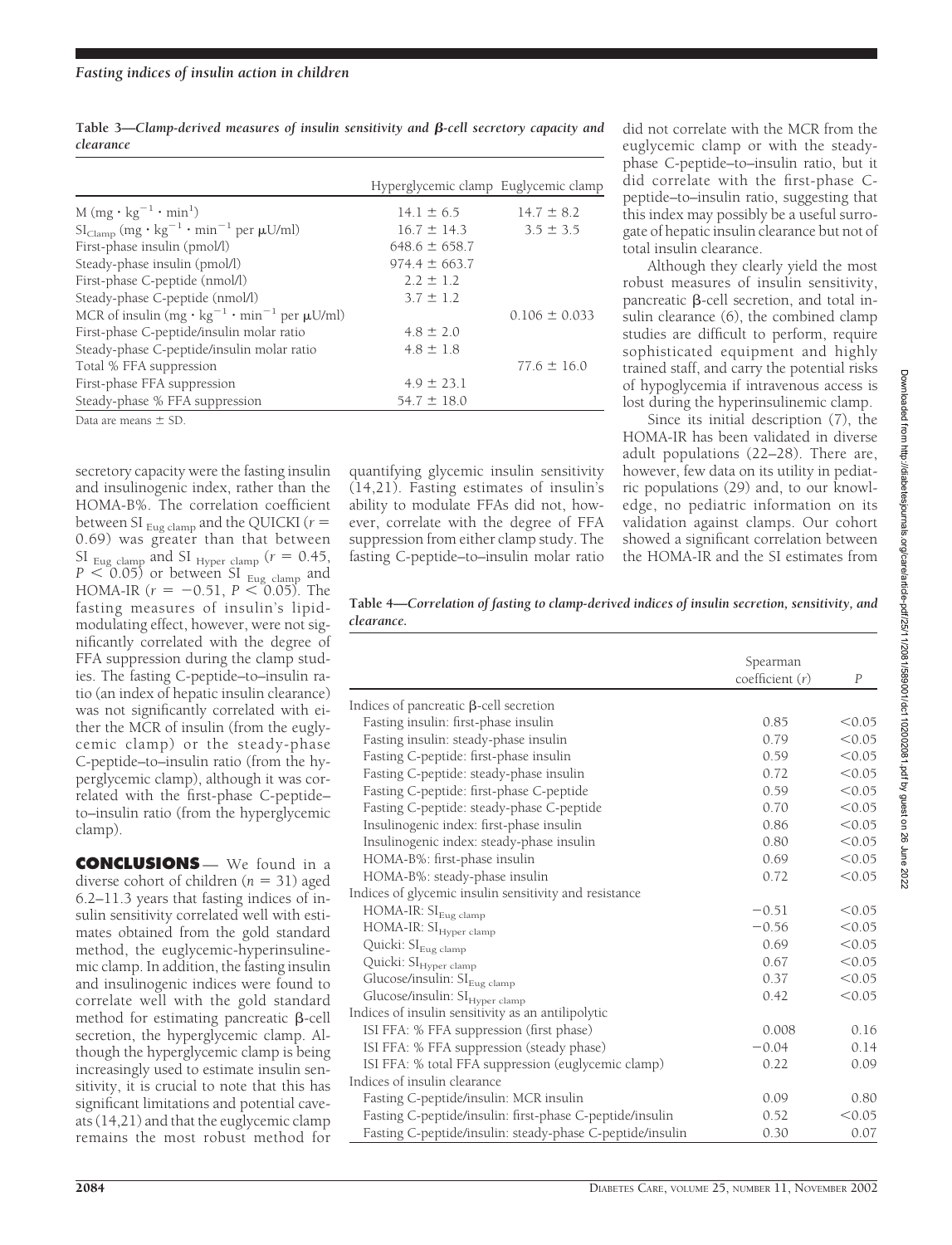

Figure 2—*Correlation plots of fasting and clamp-derived indices of insulin secretion, sensitivity, and clearance.* A: *Fasting insulin to first-phase insulin.* B: *Insulinogenic index to first-phase insulin.* C: *QUICKI to SI from euglycemic clamp (SI Eugly.).* D: *Fasting C-peptide-to-insulin to MCR for insulin. All* r *values in correlation plots are Pearson's correlation coefficients.*

both the euglycemic and hyperglycemic clamps  $(-0.51$  and  $-0.56$ , respectively). These correlation coefficients were comparable to that between the SI Hyper clamp and the SI  $_{\text{Eug clamp}}$ . However, the more recently developed QUICKI index, which has been suggested to have excellent correlation with clamp-derived insulin sensitivity estimates in adults (8,30,31), had a significantly greater correlation with SI Eug clamp. As with the HOMA-IR, there are to our knowledge no validation data of the QUICKI with clamp indices in children (29). However, a recent report in abstract form documents similar trends in a large cohort of children on whom fasting data and euglycemic clamps were obtained (32). Silfen et al. (33) have, however, previously found that in a cohort of preubertal girls with premature adrenarche and/or obesity, QUICKI correlated well with OGTT-derived estimates of insulin sensitivity.

Among the measures of pancreatic --cell–secretory capacity, the first-phase and steady-state insulin secretion from the hyperglycemic clamp studies are believed to give the most robust estimates (6). The HOMA-B% first described by Matthews et al. (7) correlated reasonably

well with these measures; however, the simpler insulinogenic index and fasting insulin levels had even higher correlations  $(r = 0.79 - 0.86)$ . This finding has also been described in several adult studies  $(9.34 - 36)$ .

Based on known secretion and kinetics patterns of C-peptide and insulin, (15,37,38) the molar C-peptide–to– insulin ratio has been suggested as a good surrogate of hepatic insulin clearance. Our data did not show a significant correlation between the fasting C-peptide– to– glucose ratio and MCR from the euglycemic clamp. Thus, the C-peptide– to–insulin ratio cannot be recommended as a surrogate for the euglycemic clamp MCR. Similarly, the ISI-FFA, which has been validated in adults (20), did not correlate with the degree of FFA suppression during clamp studies and thus appears to be an inadequate substitute for the clampderived measures.

Overall, our study results suggest that the fasting-derived QUICKI index and insulinogenic index have significant predictive value for estimating both insulin sensitivity and pancreatic  $\beta$ -cell secretion in children and could thus be used in large epidemiologic studies of pediatric

populations. However, there are some important caveats to mention in interpreting these findings. First, there is biological variability in fasting glucose and insulin levels, and some have expressed concerns regarding the degree of repeatability of the fasting data upon which these indices are dependent (39). In the current study, we found no statistically significant differences between measures obtained from the two clamp studies (performed 2–6 weeks apart). Second, reports in adult cohorts suggest limitations in the utility of the HOMA-IR in men with impaired glucose tolerance (40) and in the QUICKI's ability to detect changes in insulin sensitivity brought about by exercise training (41). As no pediatric subjects with impaired glucose tolerance were studied, and given that no data were obtained in relation to exercise training, we do not know if these limitations will also apply to these indices in children. Third, the relatively small sample size of our cohort makes it insufficiently powered to perform subgroup analyses of the potential confounding effects of sex, pubertal status, obesity versus leanness, and ethnicity on these findings. Finally, it is known that by measuring only the fasting glucose concentration (which is largely dependent on baseline hepatic glucose output), one cannot identify patients who may have impaired glucose tolerance and/or diabetes despite having normal fasting glucose (42,43). There is a similar discordance between fasting and postprandial insulin levels, which could thus result in fasting-based indices that underestimate insulin resistance (44). Based on these important caveats, it seems that indices based exclusively on fasting data rather than dynamic data are best restricted to use in large epidemiologic studies rather than smaller intervention and/or screening metabolic studies.

In summary, for a diverse group of lean and overweight children, the QUICKI correlated most closely with the SI  $_{Eug$  clamp and the insulinogenic index, and fasting insulin correlated closely with both first-phase and steady-phase hyperglycemic clamp insulin secretion. Fasting estimates of hepatic insulin clearance did not, however, correlate with MCR of insulin, nor did fasting estimates of insulin's antilipolytic effect correlate with the degree of FFA suppression from clamp studies. If these findings are replicated in larger, similarly diverse pediatric cohorts,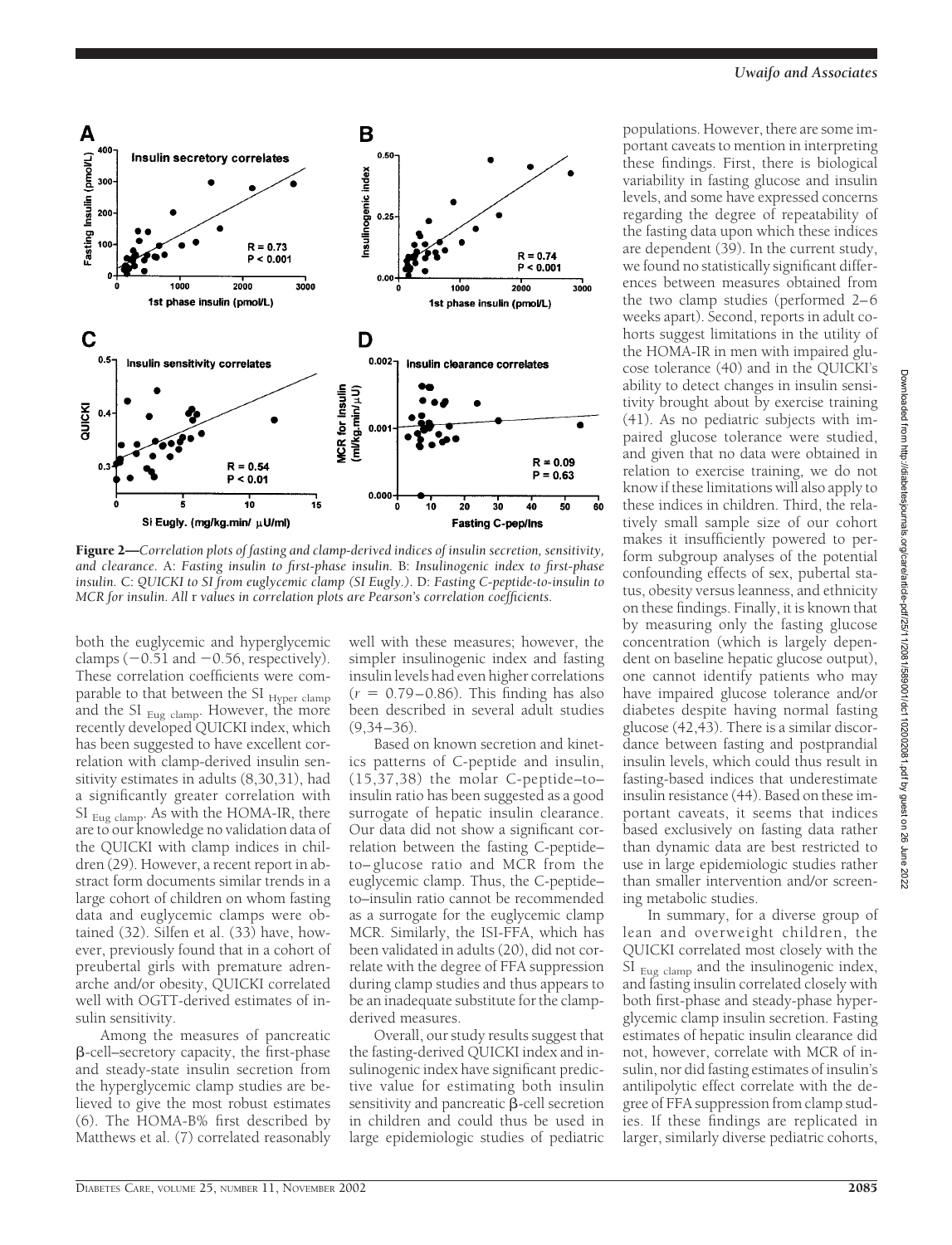it would suggest a place for the use of these fasting indices in large epidemiological surveys. However, while these fasting indices of insulin sensitivity and secretory capacity might be suitable for large epidemiological studies of pediatric populations, their use cannot fully substitute for more accurate measures of insulin sensitivity and secretory capacity.

**Acknowledgments**— This research project was funded by an intramural research grant from the National Institute of Child Health and Human Development, National Institutes of Health, HD-000641 (to J.A.Y.). J.A.Y. is also supported by the National Center on Minority Health and Health Disparities, National Institutes of Health.

We acknowledge the efforts of all the nursing staff of the 9 West ward of the Warren Grant Magnuson Clinical Center, the clinical fellows who were involved in the clinical care of the subjects during their inpatient visits, and especially the children and parents who participated in these studies.

#### **References**

- 1. Ford ES, Giles WH, Dietz WH: Prevalence of the metabolic syndrome among US adults: findings from the Third National Health and Nutrition Examination Survey. *JAMA* 287:356–359, 2002
- 2. Mokdad AH, Serdula MK, Dietz WH, Bowman BA, Marks JS, Koplan JP: The spread of the obesity epidemic in the United States, 1991–1998. *JAMA* 282:1519–1522, 1999
- 3. Pi-Sunyer FX, Laferrere B, Aronne LJ, Bray GA: Therapeutic controversy: obesity–a modern-day epidemic. *J Clin Endocrinol Metab* 84:3–12, 1999
- 4. Must A, Dallal GE, Dietz WH: Reference data for obesity: 85th and 95th percentiles of body mass index (wt/ht<sup>2</sup>) and triceps skinfold thickness. *Am J Clin Nutr* 53:839–846, 1991
- 5. Ezenwaka CE, Offiah NV, Davis G: Early metabolic defects for developing diabetes mellitus among offspring of patients with type 2 diabetes are independent of gender. *West Indian Med J* 49:276–280, 2000
- 6. DeFronzo RA, Tobin JD, Andres R: Glucose clamp technique: a method for quantifying insulin secretion and resistance. *Am J Physiol* 237:E214–E223, 1979
- 7. Matthews DR, Hosker JP, Rudenski AS, Naylor BA, Treacher DF, Turner RC: Homeostasis model assessment: insulin resistance and beta-cell function from fasting plasma glucose and insulin concentrations in man. *Diabetologia* 28:412– 419, 1985
- 8. Katz A, Nambi SS, Mather K, Baron AD,

Follmann DA, Sullivan G, Quon MJ: Quantitative insulin sensitivity check index: a simple, accurate method for assessing insulin sensitivity in humans. *J Clin Endocrinol Metab* 85:2402–2410, 2000

- 9. Guerrero-Romero F, Rodriguez-Moran M: Glucose intolerance is predicted by the high fasting insulin-to-glucose ratio. *Diabete Metab* 27:117–121, 2001
- 10. Frisancho AR: *Anthropometric Standards for the Assessment of Growth and Nutritional Status*. Ann Arbor, MI, University of Michigan Press, 1990
- 11. Tanner JM: Growth and maturation during adolescence. *Nutr Rev* 39:43–55, 1981
- 12. Nguyen TT, Keil MF, Russell DL, Pathomvanich A, Uwaifo GI, Sebring NG, Reynolds JC, Yanovski JA: Relation of acanthosis nigricans to hyperinsulinemia and insulin sensitivity in overweight African American and white children. *J Pediatr* 138:474–480, 2001
- 13. American Diabetes Association: *Clinical Practice Recommendations 1997*. *Diabetes Care* 20 (Suppl. 1), 1997
- 14. Mitrakou A, Vuorinen-Markkola H, Raptis G, Toft I, Mokan M, Strumph P, Pimenta W, Veneman T, Bolli G: Simultaneous assessment of insulin secretion and insulin sensitivity using a hyperglycemia clamp. *J Clin Endocrinol Metab* 75:379–382, 1992
- 15. Shapiro ET, Tillil H, Miller MA, Frank BH, Galloway JA, Rubenstein AH, Polonsky KS: Insulin secretion and clearance: comparison after oral and intravenous glucose. *Diabetes* 36:1365–1371, 1987
- 16. Madison LL: Role of insulin in the hepatic handling of glucose. *Arch Intern Med* 123: 284–292, 1969
- 17. Sumner AE, Kushner H, Lakota CA, Falkner B, Marsh JB: Gender differences in insulin-induced free fatty acid suppression: studies in an African American population. *Lipids* 31 (Suppl.):S275–S278, 1996
- 18. Sumner AE, Kushner H, Sherif KD, Tulenko TN, Falkner B, Marsh JB: Sex differences in African-Americans regarding sensitivity to insulin's glucoregulatory and antilipolytic actions. *Diabetes Care* 22:71–77, 1999
- 19. Belfiore F, Iannello S: Insulin resistance in obesity: metabolic mechanisms and measurement methods. *Mol Genet Metab* 65: 121–128, 1998
- 20. Belfiore F, Iannello S, Volpicelli G: Insulin sensitivity indices calculated from basal and OGTT-induced insulin, glucose, and FFA levels. *Mol Genet Metab* 63:134–141, 1998
- 21. Davis SN, Monti L, Piatti PM, Moller N, Ng L, Coppack S, May M, Brown MD, Orskov H, Alberti KG: Estimates of insulin action in normal, obese and NIDDM

man: comparison of insulin and glucose infusion test, CIGMA, minimal model and glucose clamp techniques. *Diabetes Res* 23:1–18, 1993

- 22. Shoji T, Emoto M, Nishizawa Y: HOMA index to assess insulin resistance in renal failure patients. *Nephron* 89:348–349, 2001
- 23. Rabasa-Lhoret R, Laville M: How to measure insulin sensitivity in clinical practice? *Diabete Metab* 27:201–208, 2001
- 24. Ikeda Y, Suehiro T, Nakamura T, Kumon Y, Hashimoto K: Clinical significance of the insulin resistance index as assessed by homeostasis model assessment. *Endocr J* 48:81–86, 2001
- 25. Katsuki A, Sumida Y, Gabazza EC, Murashima S, Furuta M, Araki-Susaki R, Hori Y, Yano Y, Adachi Y: Homeostasis model assessment is a reliable indicator of insulin resistance during follow-up of patients with type 2 diabetes. *Diabetes Care* 24: 362–365, 2001
- 26. Lansang MC, Williams GH, Carroll JS: Correlation between the glucose clamp technique and the homeostasis model assessment in hypertension. *Am J Hypertens* 14:51–53, 2001
- 27. Bonora E, Targher G, Alberiche M, Bonadonna RC, Saggiani F, Zenere MB, Monauni T, Muggeo M: Homeostasis model assessment closely mirrors the glucose clamp technique in the assessment of insulin sensitivity: studies in subjects with various degrees of glucose tolerance and insulin sensitivity. *Diabetes Care* 23:57– 63, 2000
- 28. Haffner SM, Kennedy E, Gonzalez C, Stern MP, Miettinen H: A prospective analysis of the HOMA model. The Mexico City Diabetes Study. *Diabetes Care* 19:1138–1141, 1996
- 29. Hrebicek J, Janout V, Malincikova J, Horakova D, Cizek L: Detection of insulin resistance by simple quantitative insulin sensitivity check index QUICKI for epidemiological assessment and prevention. *J Clin Endocrinol Metab* 87:144–147, 2002
- 30. Abbasi F, Reaven GM: Evaluation of the quantitative insulin sensitivity check index as an estimate of insulin sensitivity in humans. *Metabolism* 51:235–237, 2002
- 31. Kirwan JP, Huston-Presley L, Kalhan SC, Catalano PM: Clinically useful estimates of insulin sensitivity during pregnancy: validation studies in women with normal glucose tolerance and gestational diabetes mellitus. *Diabetes Care* 24:1602–1607, 2001
- 32. Gungor N, Saad R, Arslanian S: Simple estimates of insulin sensitivity in children: comparison with gold standard of glucose clamp (Abstract). *Pediatric Research* 51:709, 2002
- 33. Silfen ME, Manibo AM, McMahon DJ, Levine LS, Murphy AR, Oberfield SE: Com-